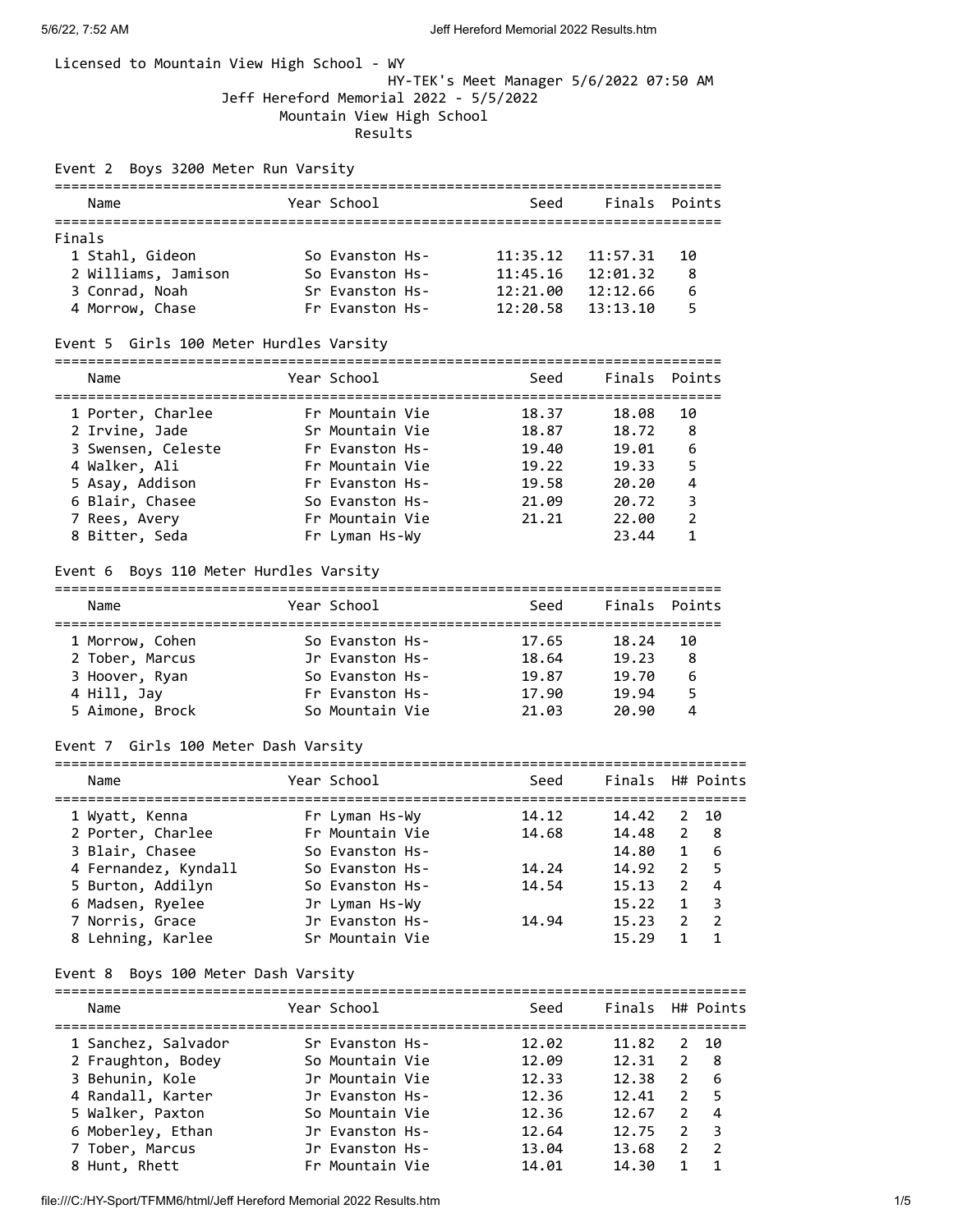| Event 9 Girls 1600 Meter Run Varsity       |                                    |                    |                         |                    |                                  |
|--------------------------------------------|------------------------------------|--------------------|-------------------------|--------------------|----------------------------------|
| Name                                       | Year School                        |                    | Seed                    | Finals Points      |                                  |
| 1 Winfield, Savanna                        | Jr Evanston Hs-                    |                    |                         | 6:43.47            | 10                               |
| 2 France, Maryanne                         | Fr Lyman Hs-Wy                     |                    | 6:42.05                 | 6:45.70            | 8                                |
| 3 Sepos, Mallory                           | Sr Evanston Hs-                    |                    |                         | 6:53.72            | 6                                |
| Event 10 Boys 1600 Meter Run Varsity       |                                    |                    |                         |                    |                                  |
| Name                                       | Year School                        |                    | Seed                    | Finals             | Points                           |
| 1 Mcdowell, Jamar                          | So Evanston Hs-                    |                    | 5:01.95                 | 5:04.51            | 10                               |
| 2 Moon, Justin                             | Fr Evanston Hs-                    |                    | 6:07.37                 | 6:00.37            | 8                                |
| 3 Francis, Croydon                         | So Evanston Hs-                    |                    | 6:05.47                 | 6:02.08            | 6                                |
| 4 Hilton, Josh                             | Fr Evanston Hs-                    |                    | 6:06.91                 | 6:08.45            | 5                                |
| 5 Hildenbrand, Mark                        | Fr Evanston Hs-                    |                    |                         | 6:49.44            | 4                                |
| 6 Kohler, Jaycee                           | So Evanston Hs-                    |                    |                         | 8:10.32            | 3                                |
| Event 11 Girls 4x100 Meter Relay Varsity   |                                    |                    |                         |                    |                                  |
| School                                     |                                    |                    | Seed                    |                    | Finals Points                    |
| 1 Mountain View Hs-Wy                      |                                    |                    | 53.40                   | 55.09              | 10                               |
| 1) Bradshaw, Taylor Sr                     |                                    | 2) Hickey, Addi Fr |                         |                    |                                  |
| 3) Micheli, Mylie So                       |                                    |                    | 4) Porter, Charlee Fr   |                    |                                  |
|                                            |                                    |                    |                         |                    |                                  |
| Event 12 Boys 4x100 Meter Relay Varsity    |                                    |                    |                         |                    |                                  |
| School                                     |                                    |                    | Seed                    | Finals             | Points                           |
| 1 Mountain View Hs-Wy                      |                                    |                    | 4.60                    | 46.47              | 10                               |
| 1) Fraughton, Bodey So                     |                                    | 2) Case, Tanner Sr |                         |                    |                                  |
| 3) Behunin, Kole Jr                        |                                    | 4) Muir, Tyson Jr  |                         |                    |                                  |
| 2 Evanston Hs-Wy                           |                                    |                    |                         | 46.61              | 8                                |
| 1) Moberley, Ethan Jr                      |                                    |                    | 2) Sanchez, Salvador Sr |                    |                                  |
| 3) Randall, Karter Jr                      |                                    | 4) Walton, Zeke Jr |                         |                    |                                  |
| Event 13 Girls 400 Meter Dash Varsity      |                                    |                    |                         |                    |                                  |
| Name                                       | Year School                        |                    | Seed                    | Finals             | Points                           |
| ===============                            |                                    |                    |                         |                    |                                  |
| 1 Conrad, Talia                            | So Evanston Hs-                    |                    | 1:03.15                 | 1:03.60            | 10                               |
| 2 Stuart, Kat                              | Sr Mountain Vie                    |                    | 1:09.43                 | 1:09.42            | 8                                |
| 3 Bradshaw, Taylor                         | Sr Mountain Vie<br>Fr Mountain Vie |                    | 1:10.84                 | 1:17.91<br>1:18.54 | 6<br>5                           |
| 4 Rees, Avery                              |                                    |                    |                         |                    |                                  |
| Boys 400 Meter Dash Varsity<br>Event 14    |                                    |                    |                         |                    |                                  |
| Name                                       | Year School                        |                    | Seed                    | Finals             | H# Points                        |
| 1 Sharp, Jaxon                             | So Evanston Hs-                    |                    | 56.78                   | 56.39              | 2<br>10                          |
| 2 Randall, Karter                          | Jr Evanston Hs-                    |                    | 56.44                   | 56.64              | 2<br>8                           |
| 3 Walker, Paxton                           | So Mountain Vie                    |                    | 57.25                   | 56.65              | 2<br>6                           |
| 4 Lym, Brenner                             | Fr Evanston Hs-                    |                    | 58.18                   | 57.75              | 5<br>2                           |
| 5 Shepherd, Gauge                          | Jr Mountain Vie                    |                    | 57.10                   | 57.97              | $\overline{4}$<br>$\overline{2}$ |
| 6 Walton, Zeke                             | Jr Evanston Hs-                    |                    |                         | 58.74              | 3<br>1                           |
| 7 Nelson, Kolby                            | Fr Evanston Hs-                    |                    |                         | 59.77              | $\overline{2}$<br>1              |
| 8 Hunt, Rhett                              | Fr Mountain Vie                    |                    | 1:06.53                 | 1:06.40            | $\mathbf{1}$<br>$\mathbf{1}$     |
| Boys 300 Meter Hurdles Varsity<br>Event 16 |                                    |                    |                         |                    |                                  |
| Name                                       | Year School                        |                    | Seed                    | Finals             | Points                           |
|                                            |                                    |                    |                         |                    |                                  |

file:///C:/HY-Sport/TFMM6/html/Jeff Hereford Memorial 2022 Results.htm 2/5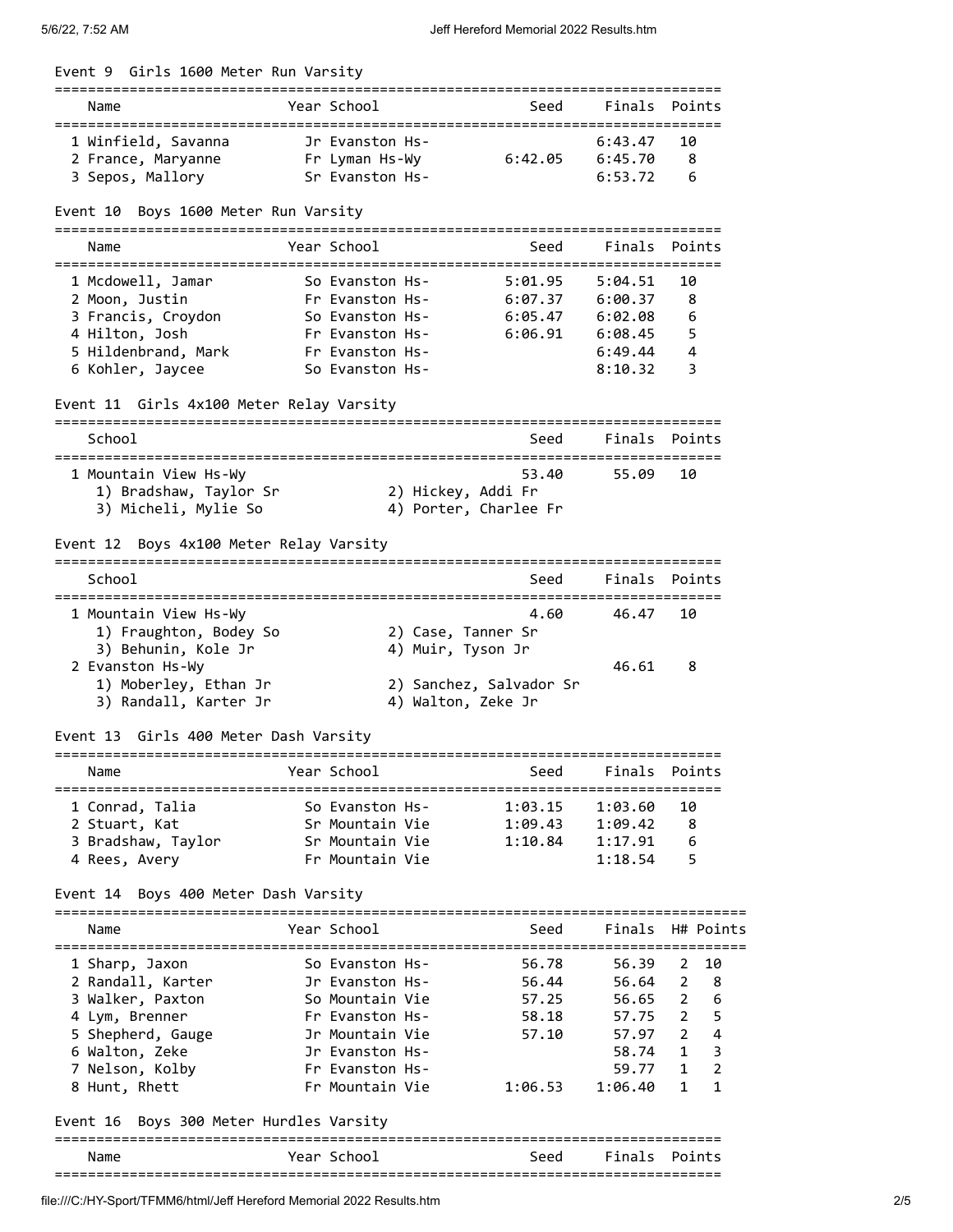#### 5/6/22, 7:52 AM Jeff Hereford Memorial 2022 Results.htm

| 1 Fraughton, Bodey | So Mountain Vie | 43.00 | 43.85 | -10            |
|--------------------|-----------------|-------|-------|----------------|
| 2 Morrow, Cohen    | So Evanston Hs- | 45.54 | 44.83 |                |
| 3 Hill, Jav        | Fr Evanston Hs- | 44.47 | 46.26 | 6              |
| 4 Tober, Marcus    | Jr Evanston Hs- | 48.84 | 53.81 | 5.             |
| 5 Aimone, Brock    | So Mountain Vie | 56.96 | 56.76 | $\overline{a}$ |

### Event 17 Girls 800 Meter Run Varsity

| Name               | Year School     | Seed    | Finals Points |     |
|--------------------|-----------------|---------|---------------|-----|
| 1 Sepos, Mallory   | Sr Evanston Hs- |         | 2:53.83       | -10 |
| 2 Covington, Indie | Sr Mountain Vie | 3:05.47 | 3:10.64       | 8   |

### Event 18 Boys 800 Meter Run Varsity

================================================================================

| Name              | Year School     | Seed    |         | Finals Points |
|-------------------|-----------------|---------|---------|---------------|
| 1 Lange, Isaiah   | Jr Evanston Hs- | 2:11.91 | 2:13.98 | 10            |
| 2 Salinas, Aidan  | Jr Mountain Vie | 2:20.55 | 2:16.74 | 8             |
| 3 Conrad, Noah    | Sr Evanston Hs- | 2:18.89 | 2:19.87 | 6             |
| 4 Young, Braxton  | Jr Evanston Hs- | 2:30.81 | 2:23.23 | 5             |
| 5 Hiatt, Cameron  | So Evanston Hs- |         | 2:26.30 | 4             |
| 6 Welling, Jaydon | Jr Evanston Hs- | 2:34.25 | 2:35.77 | 3             |
| 7 Young, Mason    | Fr Evanston Hs- | 2:51.06 | 2:36.32 | $\mathcal{P}$ |
| 8 Shepherd, Gauge | Jr Mountain Vie | 2:12.61 | 2:41.03 |               |

### Event 19 Girls 200 Meter Dash Varsity

===================================================================================

| Name                 | Year School     | Seed  | Finals H# Points |               |                |
|----------------------|-----------------|-------|------------------|---------------|----------------|
| 1 Fernandez, Kyndall | So Evanston Hs- | 30.66 | 31.76            |               | 2 10           |
| 2 Norris, Grace      | Jr Evanston Hs- | 31.21 | 31.96            | 2             | - 8            |
| 3 Swensen, Allison   | Fr Evanston Hs- | 32.12 | 32.28            | $\mathcal{P}$ | - 6            |
| 4 Madsen, Ryelee     | Jr Lyman Hs-Wy  | 31.68 | 32.32            |               | 2 <sub>5</sub> |
| 5 Wyatt, Kenna       | Fr Lyman Hs-Wy  |       | 33.99            | $\mathbf{1}$  | 4              |
| 6 Giordand, Chloe    | Jr Mountain Vie | 33.70 | 34.26            | 2             | - 3            |
| 7 Allyn, Kyleigh     | Jr Mountain Vie |       | 35.12            |               | $\overline{2}$ |
| 8 Bitter, Seda       | Fr Lyman Hs-Wy  | 37.30 | 38.26            |               |                |

### Event 20 Boys 200 Meter Dash Varsity

| Name                | Year School     | Seed  | Finals Points |    |
|---------------------|-----------------|-------|---------------|----|
| 1 Sanchez, Salvador | Sr Evanston Hs- | 24.09 | 24.52         | 10 |
| 2 Sharp, Jaxon      | So Evanston Hs- | 25.49 | 25.98         | 8  |
| 3 Moberley, Ethan   | Jr Evanston Hs- | 25.98 | 26.25         | 6  |
| 4 Walker, Paxton    | So Mountain Vie | 25.65 | 26.32         |    |
| 5 Behunin, Kole     | Jr Mountain Vie | 26.41 | 26.40         | 4  |
| 6 Randall, Karter   | Jr Evanston Hs- | 25.45 | 26.90         | 3  |
| 7 Hunt, Rhett       | Fr Mountain Vie | 30.32 | 30.00         |    |
|                     |                 |       |               |    |

Event 25 Boys Shot Put Varsity

| Name                | Year School     | Seed         |              | Finals Points |
|---------------------|-----------------|--------------|--------------|---------------|
| 1 Branson, Dane     | Jr Mountain Vie | 44-11.50     | 46-01.00     | 10            |
| 2 Erickson, Spencer | So Mountain Vie | $33 - 08.50$ | $36 - 01.50$ | 8             |
| 3 Bauer, Braxton    | Jr Evanston Hs- | $36 - 03.00$ | 34-02.00     | 6             |
| 4 Schneider, Konnor | So Mountain Vie | $33 - 05.00$ | 34-00.00     | 5             |
| 5 Hooten, Brix      | Fr Lyman Hs-Wy  | 32-11.00     | 33-07.00     | 4             |
| 6 Clifton, Brodee   | Sr Evanston Hs- | 30-11.00     | $33 - 04.50$ | 2.50          |
| 6 Burton, Payt      | Sr Evanston Hs- | $30 - 09.00$ | $33 - 04.50$ | 2.50          |
| 8 Herbst, Symon     | Jr Evanston Hs- | 32-11.00     | 31-11.00     | $\mathbf{1}$  |

file:///C:/HY-Sport/TFMM6/html/Jeff Hereford Memorial 2022 Results.htm 3/5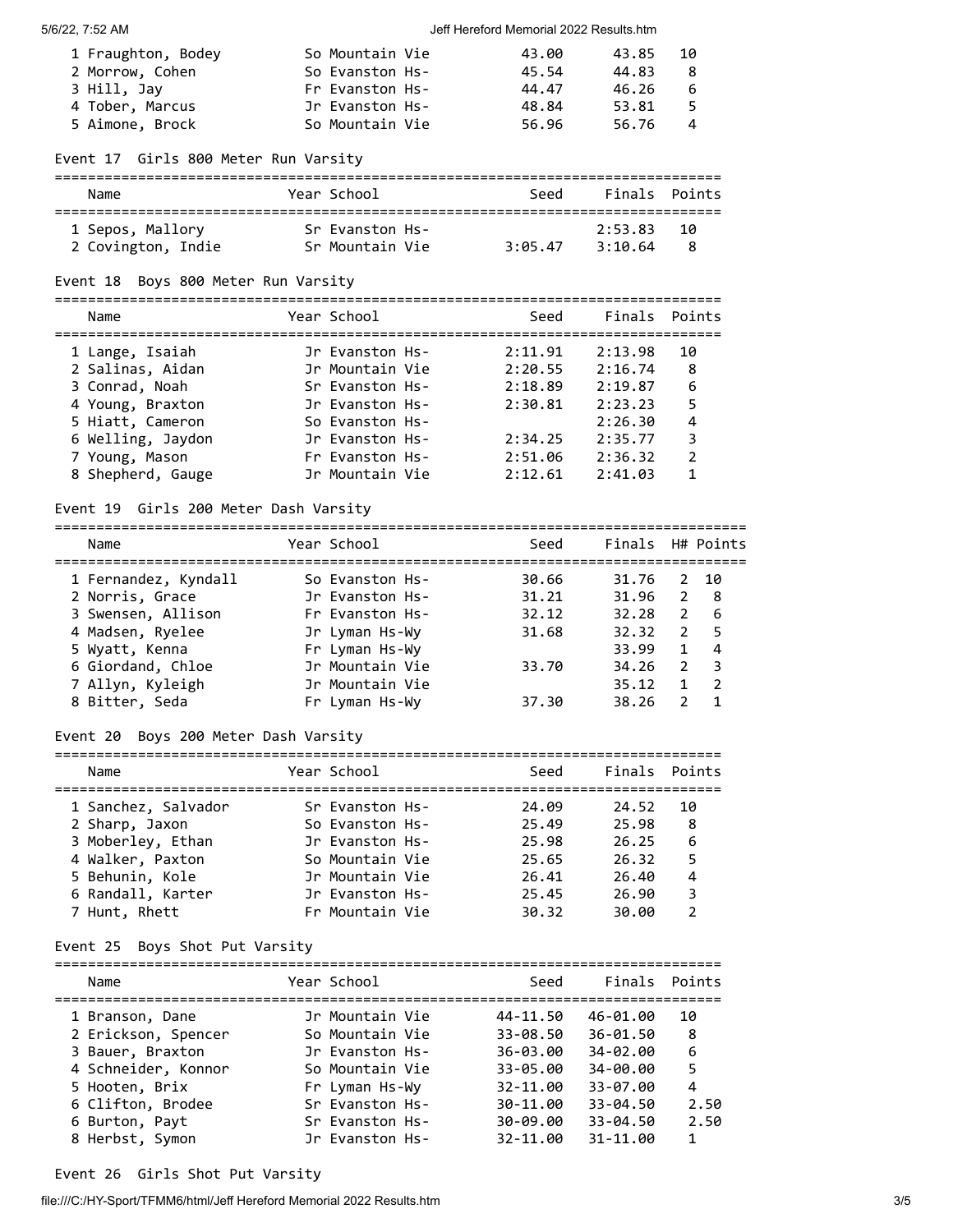5/6/22, 7:52 AM Jeff Hereford Memorial 2022 Results.htm

| Name |                    | Year School     | Seed         | Finals Points |    |
|------|--------------------|-----------------|--------------|---------------|----|
|      | 1 Walker, Kate     | So Mountain Vie | $32 - 04.00$ | 33-01.50      | 10 |
|      | 2 Hickey, Addi     | Fr Mountain Vie | $32 - 10.25$ | $31 - 11.75$  | 8  |
|      | 3 Jensen, Laney    | Fr Mountain Vie | $25 - 07.00$ | 29-09.00      | 6  |
|      | 4 Lamoreaux, Dally | Fr Mountain Vie | $28 - 02.50$ | $29 - 04.00$  | 5  |
|      | 5 Carr, Kendall    | Jr Mountain Vie | 30-11.00     | 29-02.00      | 4  |
|      | 6 Cerda, Yari      | Fr Evanston Hs- | $28 - 07.00$ | $28 - 07.50$  | 3  |
|      | 7 Sturges, Leah    | So Evanston Hs- | $26 - 05.00$ | 26-09.00      | 2  |
|      | 8 Schmidt, Kyndal  | Jr Evanston Hs- | 24-10.00     | $26 - 06.50$  |    |

Event 27 Boys Long Jump Varsity

| Name               | Year School     | Seed     |          | Finals Points |
|--------------------|-----------------|----------|----------|---------------|
| 1 Walker, Paxton   | So Mountain Vie | 16-05.00 | 17-07.00 | 10            |
| 2 Spackman, Weston | Fr Mountain Vie | 14-00.00 | 16-00.00 | 8             |
| 3 Tober, Marcus    | Jr Evanston Hs- | 14-02.00 | 15-09.00 | 6             |

# Event 28 Girls Long Jump Varsity

| Name                 | Year School     | Seed         | Finals Points |                |
|----------------------|-----------------|--------------|---------------|----------------|
| 1 Walker, Kate       | So Mountain Vie | 13-08.00     | 14-04.50      | 10             |
| 2 Irvine, Jade       | Sr Mountain Vie | 14-03.00     | 14-01.50      | 8              |
| 3 Walker, Ali        | Fr Mountain Vie | 13-11.00     | 14-00.00      | 6              |
| 4 Fackrell, Kalli    | So Evanston Hs- | 13-08.00     | 13-01.00      | 5              |
| 5 Blair, Chasee      | So Evanston Hs- | 12-07.00     | 13-00.00      | 4              |
| 6 Asay, Addison      | Fr Evanston Hs- | 12-08.00     | $12 - 09.50$  | 3              |
| 7 Fernandez, Kyndall | So Evanston Hs- | $12 - 04.75$ | 12-01.00      | $\overline{2}$ |
| 8 Norris, Grace      | Jr Evanston Hs- | $11 - 03.00$ | 11-08.00      | 1              |

# Event 29 Boys Pole Vault Varsity

| Name                | Year School     | Seed        | Finals Points |      |
|---------------------|-----------------|-------------|---------------|------|
| 1 Micheli, Connor   | Sr Mountain Vie | 14-01.00    | 14-06.00      | 10   |
| 2 Case, Tanner      | Sr Mountain Vie | 13-06.00    | 13-00.00      | 8    |
| 3 Morrow, Cohen     | So Evanston Hs- | 11-06.00    | 12-00.00      | 5.50 |
| 3 Eardley, Carson   | So Mountain Vie |             | 12-00.00      | 5.50 |
| 5 Hiatt, Cameron    | So Evanston Hs- | $9 - 00.00$ | $10 - 00.00$  | 4    |
| 6 Palmer, Landon    | Jr Evanston Hs- | $9 - 00.00$ | $9 - 06.00$   | 2.50 |
| 6 Linford, Isac     | Fr Mountain Vie | $8 - 00.00$ | $9 - 06.00$   | 2.50 |
| 8 Wiedrich, Treyton | Fr Evanston Hs- | $8 - 06.00$ | $9 - 00.00$   | 0.50 |
| 8 Hoover, Ryan      | So Evanston Hs- | $8 - 00.00$ | $9 - 00.00$   | 0.50 |
|                     |                 |             |               |      |

# Event 30 Girls Pole Vault Varsity

| Name              | Year School     | Seed        |             | Finals Points |
|-------------------|-----------------|-------------|-------------|---------------|
| 1 Micheli, Mylie  | So Mountain Vie | 10-00.00    | 10-06.00    | 10            |
| 2 Whiting, Grace  | Jr Mountain Vie | $8 - 08.00$ | $8 - 06.00$ | 7             |
| 2 Lehning, Karlee | Sr Mountain Vie | $8 - 06.00$ | $8 - 06.00$ | 7             |
| 4 Asay, Addison   | Fr Evanston Hs- | 7-06.00     | $8 - 00.00$ |               |

# Event 31 Girls Discus Throw Varsity

| Name               | Year School     | Seed      | Finals Points |    |
|--------------------|-----------------|-----------|---------------|----|
| 1 Hickey, Addi     | Fr Mountain Vie | 99-06     | 103-07        | 10 |
| 2 Walker, Kate     | So Mountain Vie | 86-02     | $91 - 05.50$  | 8  |
| 3 Carr, Kendall    | Jr Mountain Vie | $91 - 09$ | 85-03.50      | 6  |
| 4 Sturges, Leah    | So Evanston Hs- | 71-11     | 84-05.50      |    |
| 5 Lamoreaux, Dally | Fr Mountain Vie | 74-03     | 84-02         |    |

file:///C:/HY-Sport/TFMM6/html/Jeff Hereford Memorial 2022 Results.htm 4/5